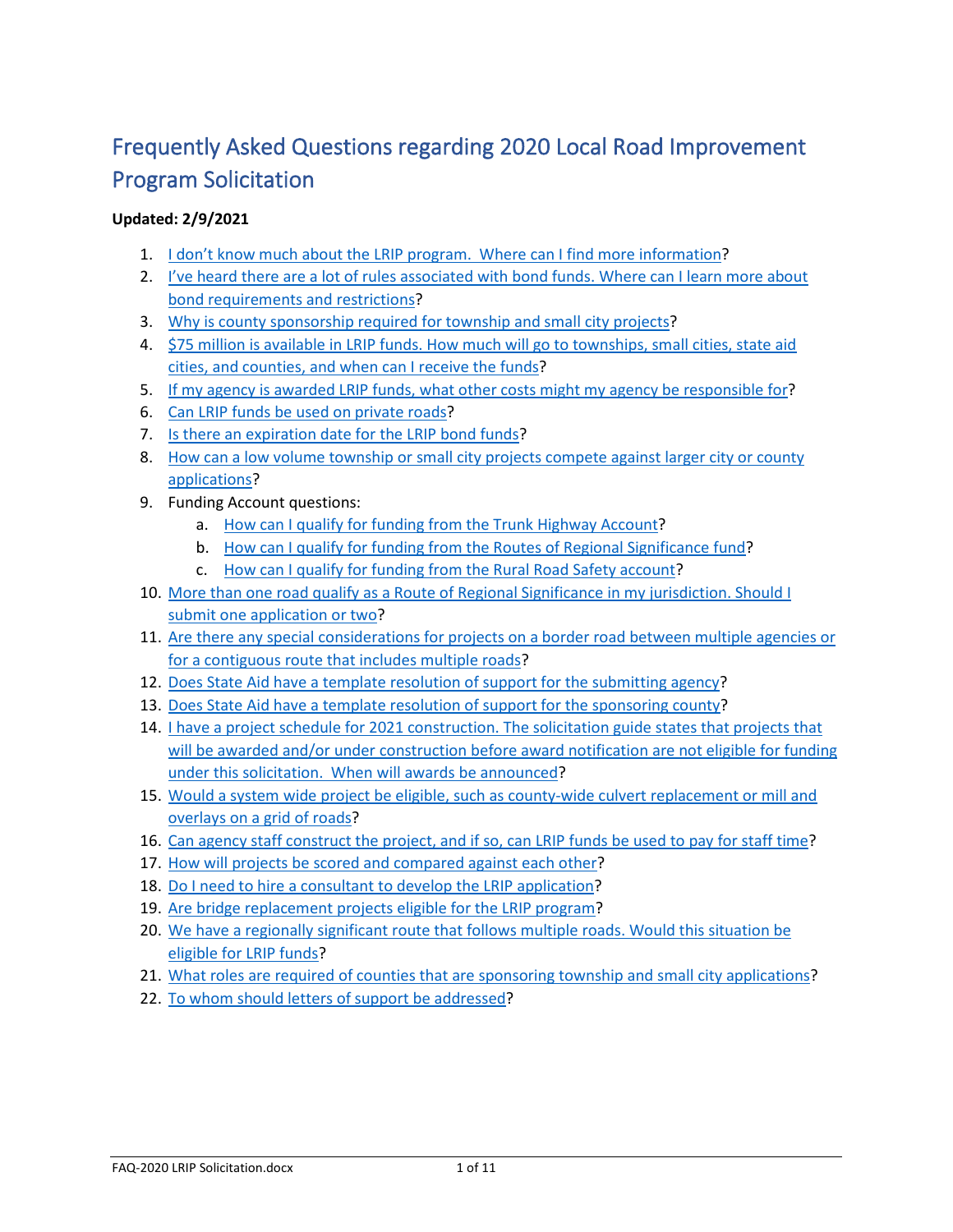### <span id="page-1-0"></span>1. I don't know much about the LRIP program. Where can I find more information?

Please see the following resources for more information on the LRIP program and the 2020 solicitation:

- [Local Road Improvement Program webpage](http://www.dot.state.mn.us/stateaid/lrip.html)
	- o [2020 Application](http://www.dot.state.mn.us/stateaid/lrip/2020/2020-lrip-application-final-reader.pdf)
	- o [2020 Solicitation guide](http://www.dot.state.mn.us/stateaid/lrip/2020/2020-lrip-solicitation-guide.pdf)
	- o [2020 LRIP bond grant agreement](http://www.dot.state.mn.us/stateaid/lrip/2020/LRIP-2020-bond-agreement.docx) (grantees will be required to execute this grant agreement before funds are available)
	- o [LRIP Training presentation.](http://www.dot.state.mn.us/stateaid/training/lrip.pptx) This provides a good, general overview of the LRIP program.
	- o [LRIP information sheet](http://www.dot.state.mn.us/stateaid/admin/info/lrip.pdf)
	- o [LRIP legislative history](http://www.dot.state.mn.us/stateaid/lrip/general/lrip-legislative-history.pdf)

# <span id="page-1-1"></span>2. I've heard there are a lot of rules associated with bond funds. Where can I learn more about bond requirements and restrictions?

Minnesota Management and Budget is the authority on state bonding. Numerous resources can be found at the following links:

- [Bonding](https://mn.gov/mmb/debt-management/bonding/)
- [Capital Projects](https://mn.gov/mmb/debt-management/capital-projects/)

## <span id="page-1-2"></span>3. Why is county sponsorship required for township and small city projects?

Counties can provide expertise and resources that townships and small cities may not have. Counties generally have more experience procuring engineering and design contracts and executing and administering construction contracts. In addition, counties have extensive experience working with MnDOT's district and central office state aid staff and are familiar with processes. Counties may also have experience applying for, securing, and administering grant funds. Finally, counties have an existing mechanism in place that allows state aid to issue project related payments. These mechanisms do not exist for townships and small cities.

It is typical that counties require townships and small cities to hire an engineering consultant to prepare plans and specifications, coordinate with state aid, and provide construction administration and inspection services. This is allowable as long as the consultant has experience working with state aid and developing state aid plans.

From the state's perspective, county sponsorship helps mitigate the risk of bond funds expiring before the project is constructed.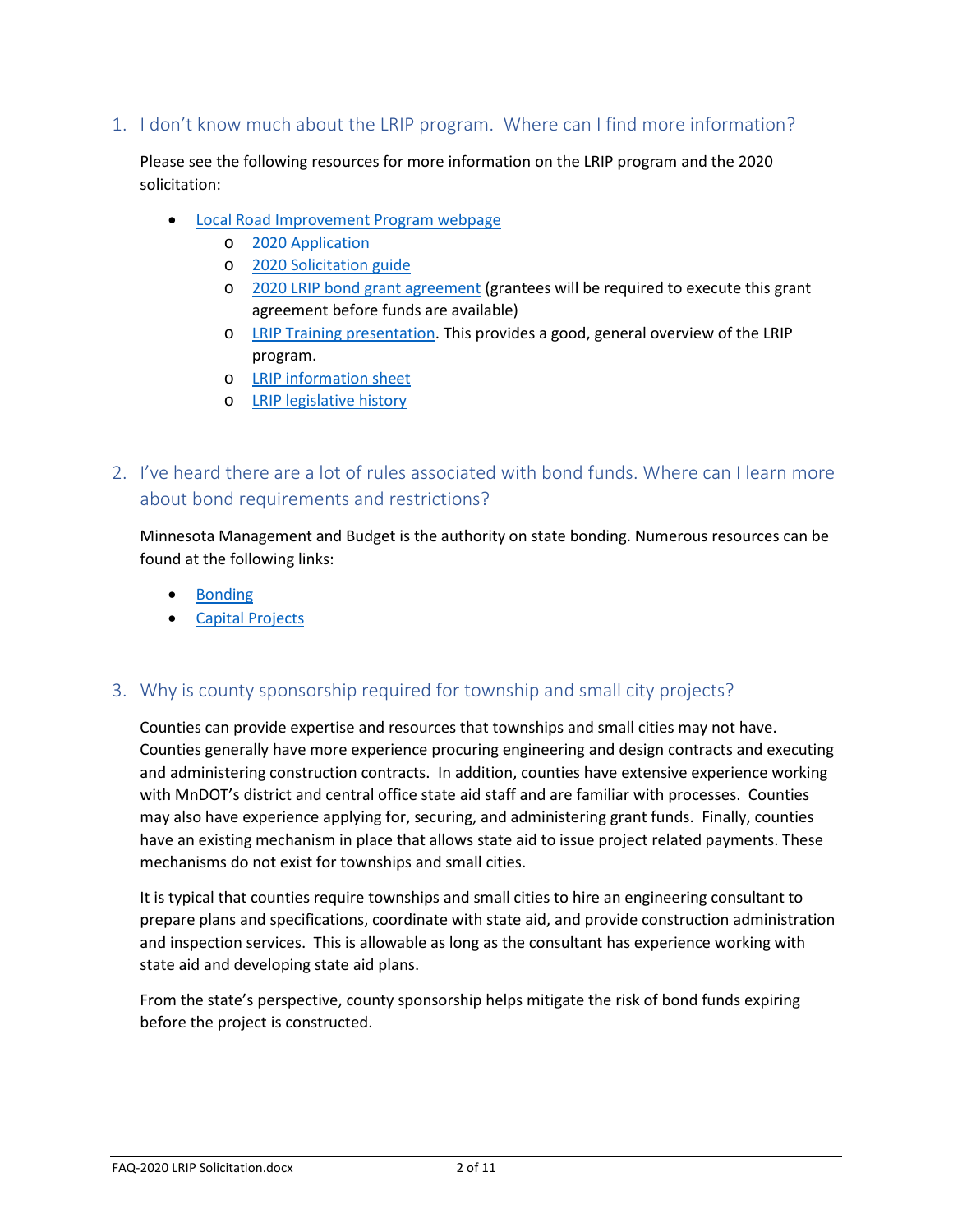# <span id="page-2-0"></span>4. \$75 million is available in LRIP funds. How much will go to townships, small cities, state aid cities, and counties, and when can I receive the funds?

MnDOT intends to award LRIP grants to counties, state aid cities, small cities, and townships throughout the state. MnDOT will attempt to award grants with an eye towards geographic equity and agency equity. Final awards by MnDOT district and by agency type will depend on number and quality of applications received.

LRIP funds are paid on a reimbursable basis and require execution of a LRIP grant agreement before funds can be accessed. Following execution of the LRIP grant agreement, the grantee will incur construction expenses, pay the contractor, and then submit a state aid pay request to seek reimbursement. Small city and township grantees will need to work with their county engineer to submit the state aid pay request on their behalf.

# <span id="page-2-1"></span>5. If my agency is awarded LRIP funds, what other costs might my agency be responsible for?

Items that are eligible for LRIP funds include reasonable elements associated with roadway construction, including basic landscaping and turf establishment.

Landscaping planters, benches, bike racks, decorative fences, ornamental lighting, and other aesthetic treatments above the standard are generally not eligible. Other items that are not eligible include engineering, construction administration and inspection, right of way acquisition, water main, sanitary sewer, and private utility work. Additionally, work on trunk highways, on trunk highway right of way, or on private right of way is not eligible.

Any items that are not eligible for LRIP funds will be the responsibility of the grantee.

#### <span id="page-2-2"></span>6. Can LRIP funds be used on private roads?

No. LRIP funds can only be used on publicly owned and maintained roads. LRIP funds cannot be used on private driveways, private parking lots, or other infrastructure improvements located on privately owned right of way unless the local agency can demonstrate an ownership over that right of way for no less than 125% of the useful life of the improvement. In addition, the right of way that contains bond funded improvements will become "state bond financed property," as defined in [Minnesota](https://www.revisor.mn.gov/statutes/cite/16A.695)  [Statute 16A.695.](https://www.revisor.mn.gov/statutes/cite/16A.695)

#### <span id="page-2-3"></span>7. Is there an expiration date for the LRIP bond funds?

Yes. The LRIP bond funds are set to expire on December 31, 2024, four full calendar years after the bond funds were appropriated. Accordingly, the LRIP solicitation guide states that projects should be ready for construction in 2021, 2022, or 2023. This creates some float in the schedule in case there are unforeseen delays.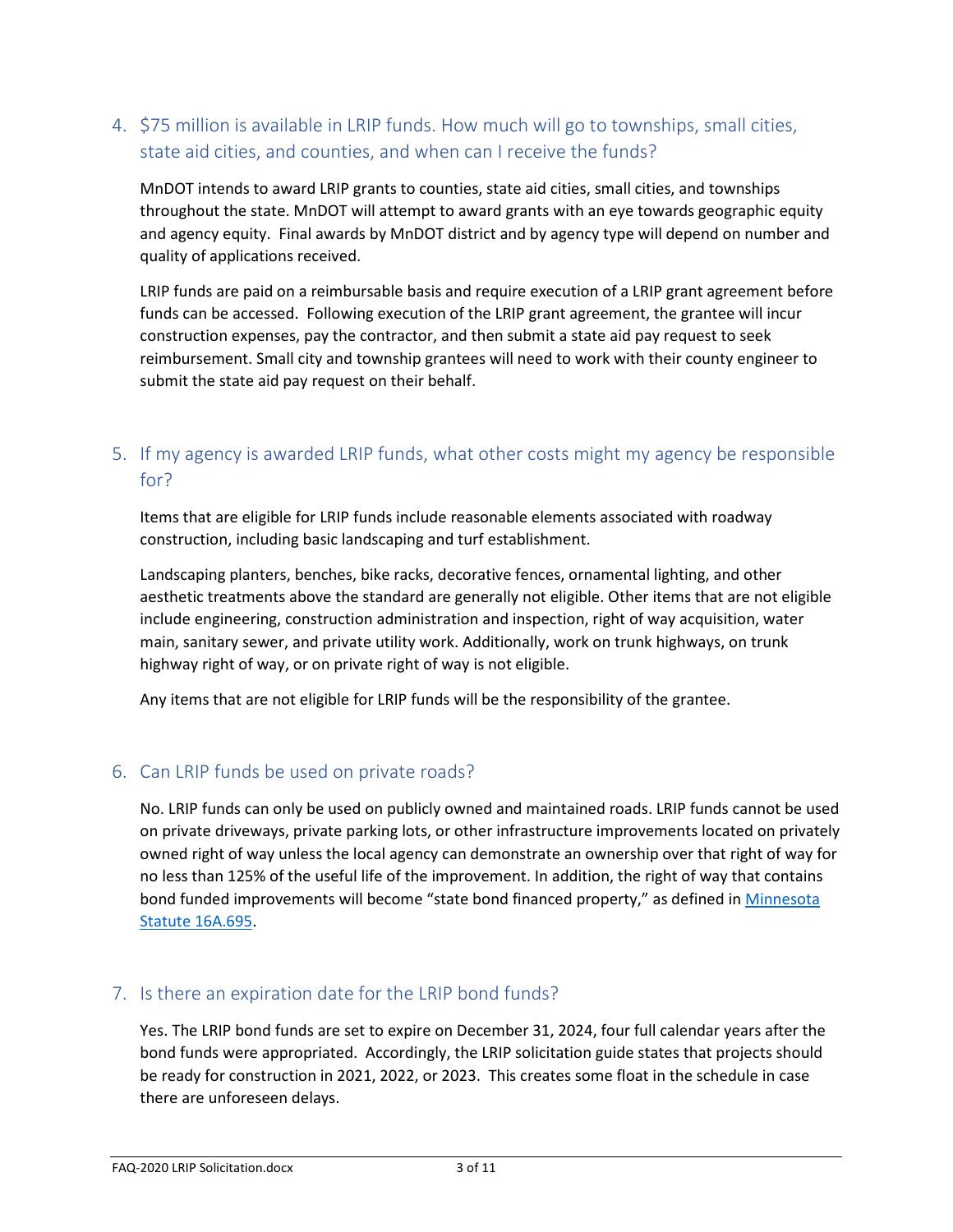# <span id="page-3-0"></span>8. How can a low volume township or small city projects compete against larger city or county applications?

MnDOT intends to award LRIP grants to counties, state aid cities, small cities, and townships. In determining LRIP grant awards, MnDOT will consider geographic equity and also equity across the various agency types. Accordingly, township and small city applications will be compared against other township and small city applications; state aid city applications will be compared against other state aid city applications; and county applications will be compared against other county applications.

#### <span id="page-3-1"></span>9. Funding Account questions

### a. How can I qualify for funding from the Trunk Highway Account?

Funds from this account are for local road improvements impacted by trunk highway projects. It is **not** intended to be used for improvements or projects on the trunk highway or within the trunk highway corridor right of way that require local cost sharing per MnDOT's Cost Participation Policy. Since LRIP is funded by General Obligation bonds, these funds cannot be used for work on a trunk highway or on trunk highway right of way.

#### <span id="page-3-2"></span>b. How can I qualify for funding from the Routes of Regional Significance fund?

The Routes of Regional Significance is by far the most common type of project that is submitted for consideration of LRIP funding. MnDOT recognizes that regional significance for a township or small city road may be very different than regional significance for a state aid city or county road. In determining awards, we will consider geographic equity and also equity across the various agency types.

The key for townships and small cities and other applicants seeking funds from the Routes of Regional Significance account, is that the project must meet the definition of a Route of Regional Significance. Section D2 in the solicitation guide and application deal with Routes of Regional Significance. The solicitation guide states that at least one box must be checked to be considered regionally significant (see bullets below), but the applicant should also use the narrative spaces in D2 to further describe why the road is regionally significant. If the project clears the bar for being considered regionally significant, township and small city applications will be compared against other township and small city applications; state aid city applications will be compared against other state aid city applications; and county applications will be compared against other county applications.

#### **Six Checkboxes to demonstrate regional significance**

 $\Box$  Farm to market route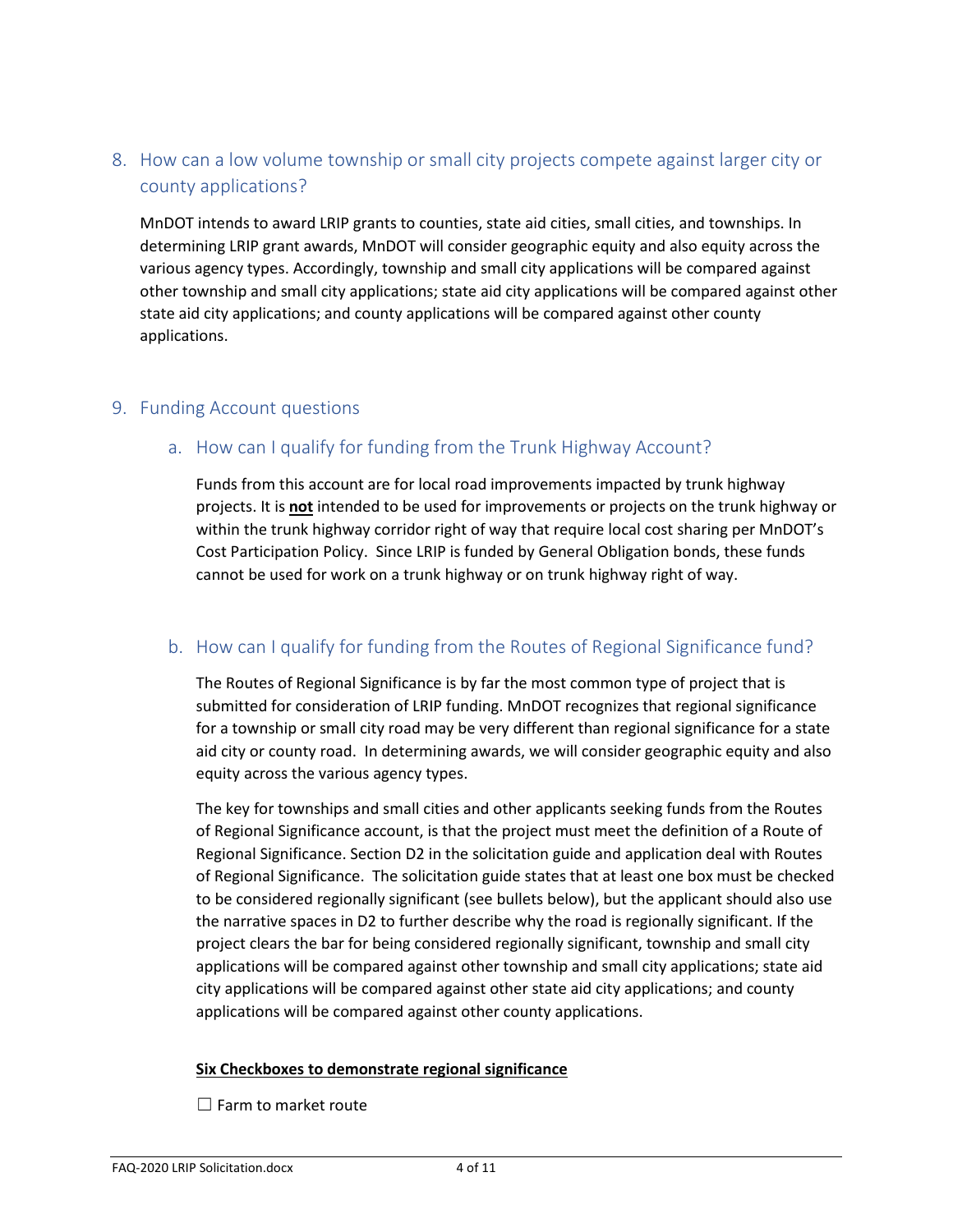$\Box$  Part of an economic development plan

 $\Box$  Provides capacity or congestion relief to a parallel trunk highway system or county road

- $\Box$  Part of a 10-ton route network
- $\Box$  Connect to regional tourist destination
- $\Box$  Is a connection to the regional system, trunk highway, or a county road

#### <span id="page-4-0"></span>c. How can I qualify for funding from the Rural Road Safety account?

The Rural Road Safety Account is intended for projects on County State Aid Highways (CSAH) primarily to reduce traffic crashes, deaths, injuries, and property damages. Funds from this account are eligible for use on CSAHs only. The applicant will need to demonstrate the safety deficiency that the project is intended to address, reference the county road safety plan, and the discuss the safety focus area(s) that the proposed project will address.

# <span id="page-4-1"></span>10.More than one road qualify as a Route of Regional Significance in my jurisdiction. Should I submit one application or two?

If the two or more different roads, when combined, serve a single regionally significant purpose, they should be submitted together as a single application. For example, let's say that 100th Street travels north, veers to the east along 3rd Ave, and continues north as 105th Street. In this case if the 100th Street to 3rd Ave to 105th Street routes serves as a regionally significant north-south connection, this should be submitted as a single application. However, if the multiple roads serve different regional purposes and/or different users, they should be submitted as separate applications. For example, if 100th Street travels north-south and it intersections 1st Avenue that travels east-west, those should be submitted as separate applications.

In either case, the roads in question would need to meet the definition of being Regionally Significant to be considered for funding.

# <span id="page-4-2"></span>11.Are there any special considerations for projects on a border road between multiple agencies or for a contiguous route that includes multiple roads?

For border roads with half of the road owned by one agency and half by a different agency, both agencies with an ownership interest must support the application. If a road changes jurisdiction – for example, the road is owned by the city within the city limits but owned by the county or township outside the city limits – all agencies with an ownership interest must support the application. In either case, one application should be submitted by whichever agency would lead the project. If LRIP bond financed improvements will ultimately be owned by multiple agencies, each agency will need to execute a grant agreement prior to construction.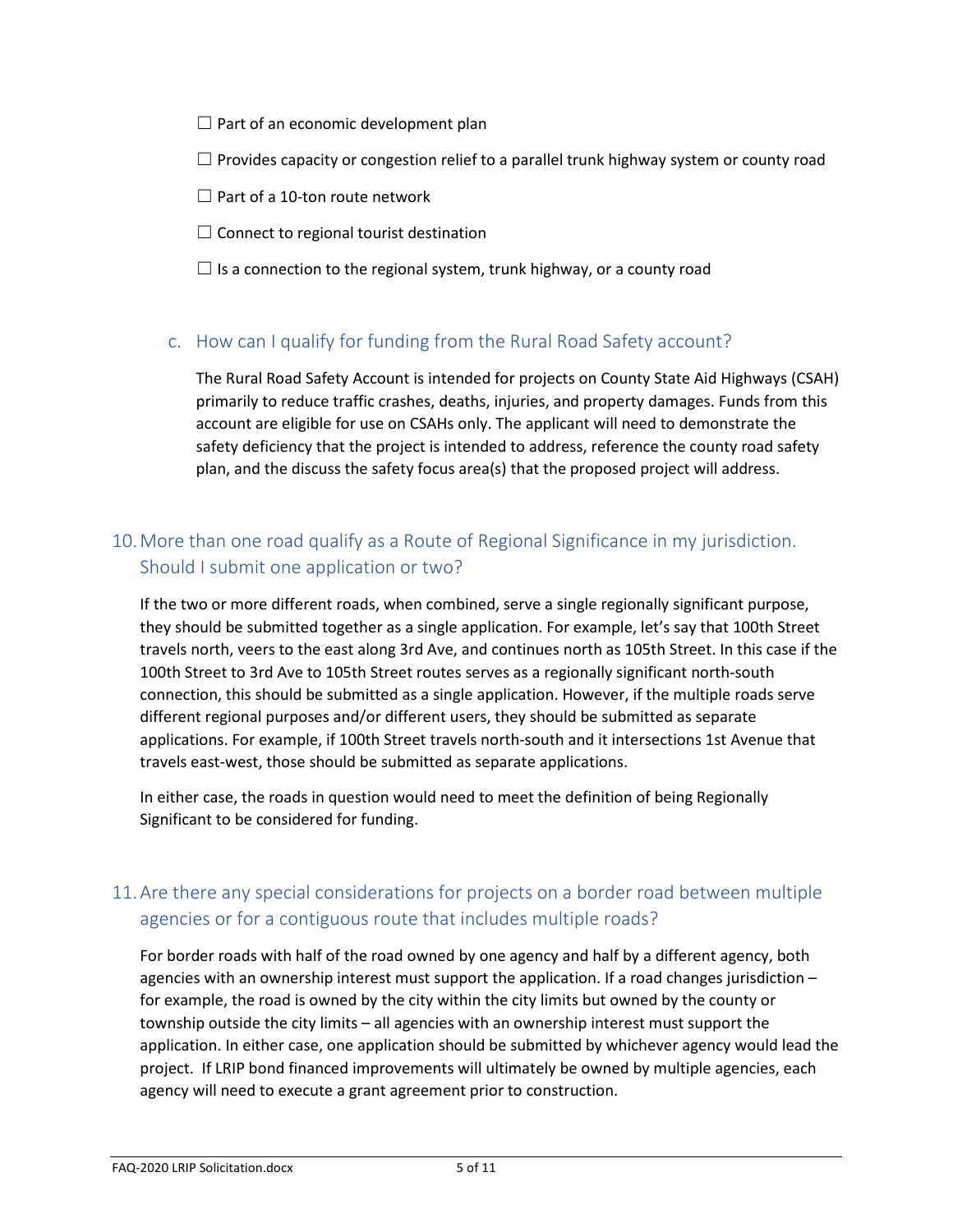If the road serves a single regionally significant purpose and/or would benefit the same users, the \$1.25 million cap would apply regardless of how many agencies have partial ownership of the road. If the roads serve different regional purposes and/or would benefit different users, separate applications should be submitted.

# <span id="page-5-0"></span>12.Does State Aid have a template resolution of support for the submitting agency?

We do not have a standard template. However, local agencies can consider the following in creating a customized resolution.

Include WHEREAS statements that describe some or all of the following:

- \$75 million in LRIP funding is available, with a cap of \$1.25 million for each project
- Acknowledgement that LRIP funds can be used on reasonable elements associated with roadway construction and that other costs, including but not limited to: consultant engineering and inspection, utility construction, as well as construction costs above the LRIP award will need to have alternate funding sources
- **The roadway name, project limits, and transportation deficiencies**
- How the project will address the deficiencies
- Average daily traffic, safety history and statistics, functional classification
- **Previous planning efforts on the corridor**
- Why the road is considered a route of regional significance, or why it is eligible for the rural road safety account or the trunk highway account
- Which parties and number of users that will benefit from the project
- **•** Whether the project will benefit multiple agencies
- Whether the project will include multi-modal or non-motorized components
- **The construction cost estimate and planned year of construction**
- Whether and which type of other funding sources have been secured
- **FIC 5** For small cities and townships, discuss coordination efforts with the county
- Any other information that the local agency deems relevant

#### THEREFORE BE IT RESOLVED THAT:

- 1. The town board, city council, or county board supports the construction or reconstruction project, and agrees to maintain such improvements
- 2. The town board, city council, or county board supports submittal of the LRIP application
- 3. The township, city, or county provides assurance that the township, city, or county will pay all costs associated with the project beyond the LRIP grant award
- 4. In the case of small cities and townships, that the town board or city council seeks the support by resolution of the county to act as project sponsor for the project should the township or small city be awarded LRIP funds, and that such sponsorship shall include the following responsibilities: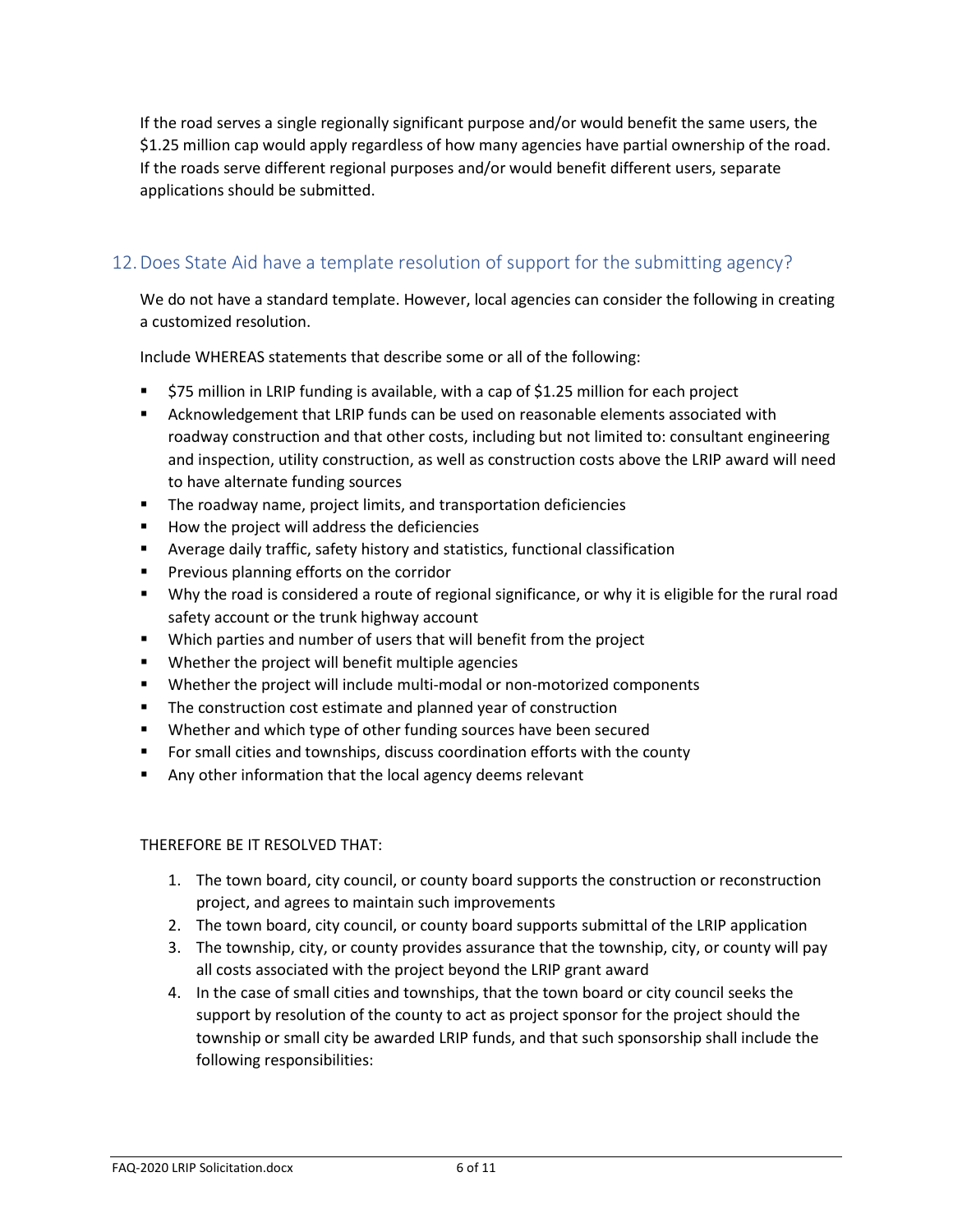- Be the fiscal agent on behalf of the community and have funds flow from MnDOT to the county to the contractor
- **Request SAP/SP number for the project**
- **Ensure the project meets milestones and dates**
- Assist local agency in execution of a grant agreement
- **Develop, review and/or approve the plan**
- Submit plan, engineers estimate, and proposal to the DSAE
- Advertise, let, and award the project
- **Submit pay requests to State Aid**
- Communicate progress and updates with the DSAEs and State Aid Programs Engineer
- **Ensure that the project receives adequate supervision and inspection**
- **Assist with project close out**

#### <span id="page-6-0"></span>13.Does State Aid have a template resolution of support for the sponsoring county?

We do not have a standard template. However, local agencies can consider the following in creating a customized resolution agreeing to act as project sponsor.

Include WHEREAS statements that describe some or all of the following:

- \$75 million in LRIP funding is available, with a cap of \$1.25 million for each project
- Non-state aid cities and townships must have a county sponsor
- City or township has requested county sponsorship for this project by Resolution XX-XX
- **The roadway name and project limits, and the small city or township that is responsible**
- **Discuss coordination efforts with the city or township**
- The city or township understands that it will be responsible for all costs not covered by LRIP including but not limited to consultant engineering, right of way acquisition, construction administration and inspection, utility construction, as well as construction costs above the LRIP award
- The city or township has agreed to maintain such improvements for the lifetime of the improvements.
- Any other information that the county deems relevant

#### THEREFORE BE IT RESOLVED THAT:

- 1. the county agrees to act as project sponsor for the project should the township or small city be awarded LRIP funds, and that such sponsorship shall include the following responsibilities:
	- **Be the fiscal agent on behalf of the community and have funds flow from MnDOT to the** county to the contractor
	- **Request SAP/SP number for the project**
	- **Ensure the project meets milestones and dates**
	- Assist local agency in execution of a grant agreement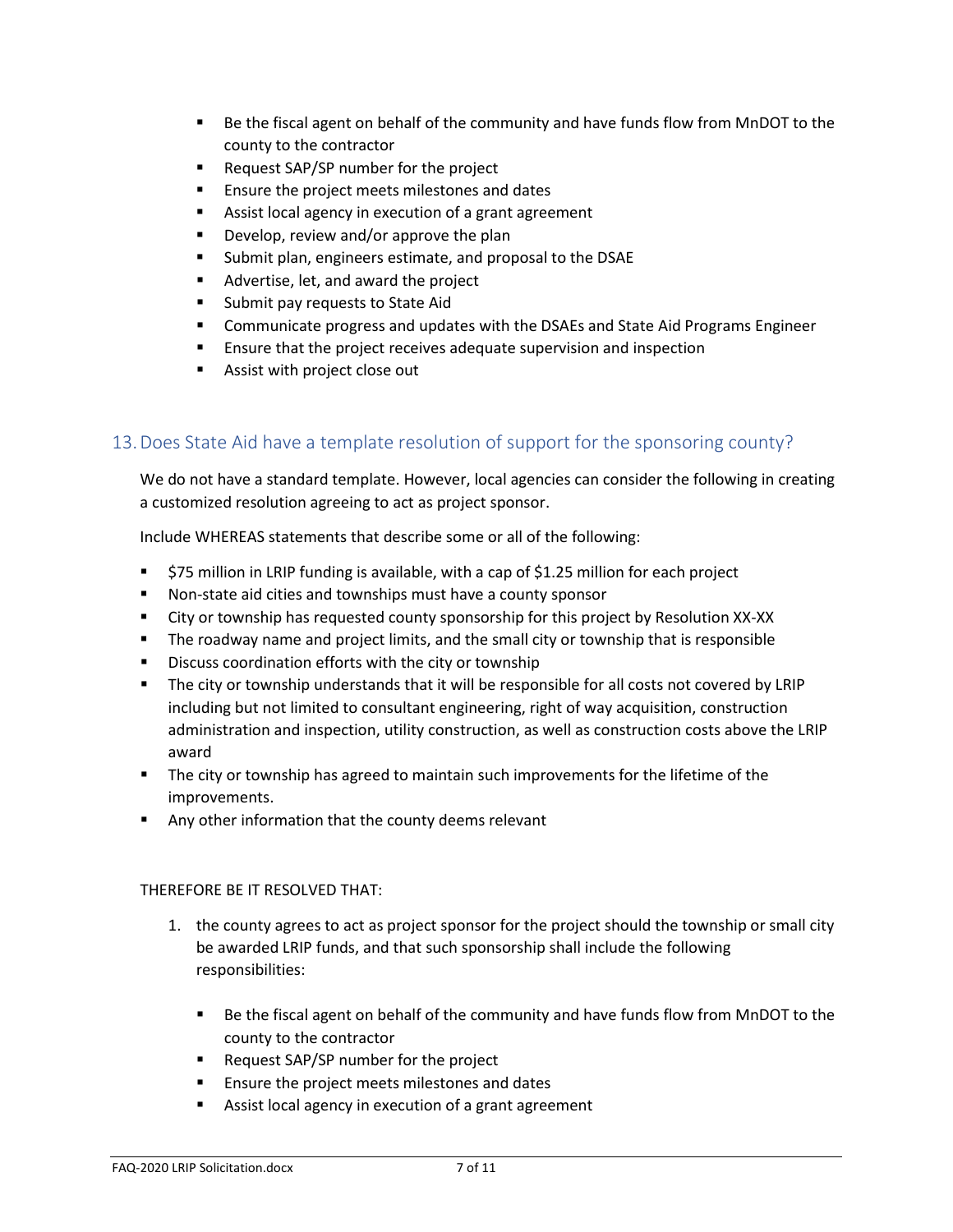- **Develop, review and/or approve the plan**
- Submit plan, engineers estimate, and proposal to the DSAE
- Advertise, let, and award the project
- **Submit pay requests to State Aid**
- Communicate progress and updates with the DSAEs and State Aid Programs Engineer
- Ensure that the project receives adequate supervision and inspection
- **Assist with project close out**

<span id="page-7-0"></span>14. I have a project schedule for 2021 construction. The solicitation guide states that projects that will be awarded and/or under construction before award notification are not eligible for funding under this solicitation. When will awards be announced?

In a typical year, a bonding bill would have been enacted in the May or June timeframe, with the solicitation closing and awards announced towards the beginning of the following year. This timeline usually works well with project development and bidding. But in this case, the bonding bill was enacted in October 2020, so we are significantly behind schedule compared to a more typical year.

We anticipate announcing awards in May, 2021, but it could be later depending on the number of application we receive. Projects that are schedule for 2021 construction are eligible for LRIP funding under this solicitation. However, the project should not be awarded or under construction prior to award announcements. We realize this may put agencies with some good 2021 projects in a difficult position, particularly given that we do not have hard award announcement date.

If a local agency chooses to submit an LRIP application for a 2021 project, there are some things the local agency should consider:

- 1. The potential that LRIP awards are not announced in May, which could impact the local agency's ability to deliver the project under the timeframe it was planning. It would be unfortunate if a local agency were to delay a project in hopes of receiving LRIP funds, only to not be selected.
- 2. If a project is identified for an LRIP award, but it is later determined that the project was awarded or under construction before the award announcement, funds would be withdrawn and awarded to a different project.
- 3. Plans will have had to have been developed with state aid review (whether on a state aid route or not), and have the plans and engineer's estimate developed to identify LRIP eligible and non-LRIP eligible items. The process for developing and having state aid review an LRIP funded project is different than a run of the mill state aid project. So there would need to be some extra effort beyond a standard state aid plan, with no guarantee that the local agency would receive LRIP funds. If you intend to apply for LRIP funds, you should be in touch with your district state aid engineer (DSAE) now to discuss plan development and review requirements. DSAE contact information can be foun[d here.](http://www.dot.state.mn.us/stateaid/dsae.html)

If the local agency chooses to submit one or more LRIP applications that fit in this category, make sure to be clear in Section E.3. as to the status of design and intent for the impending award and start of construction.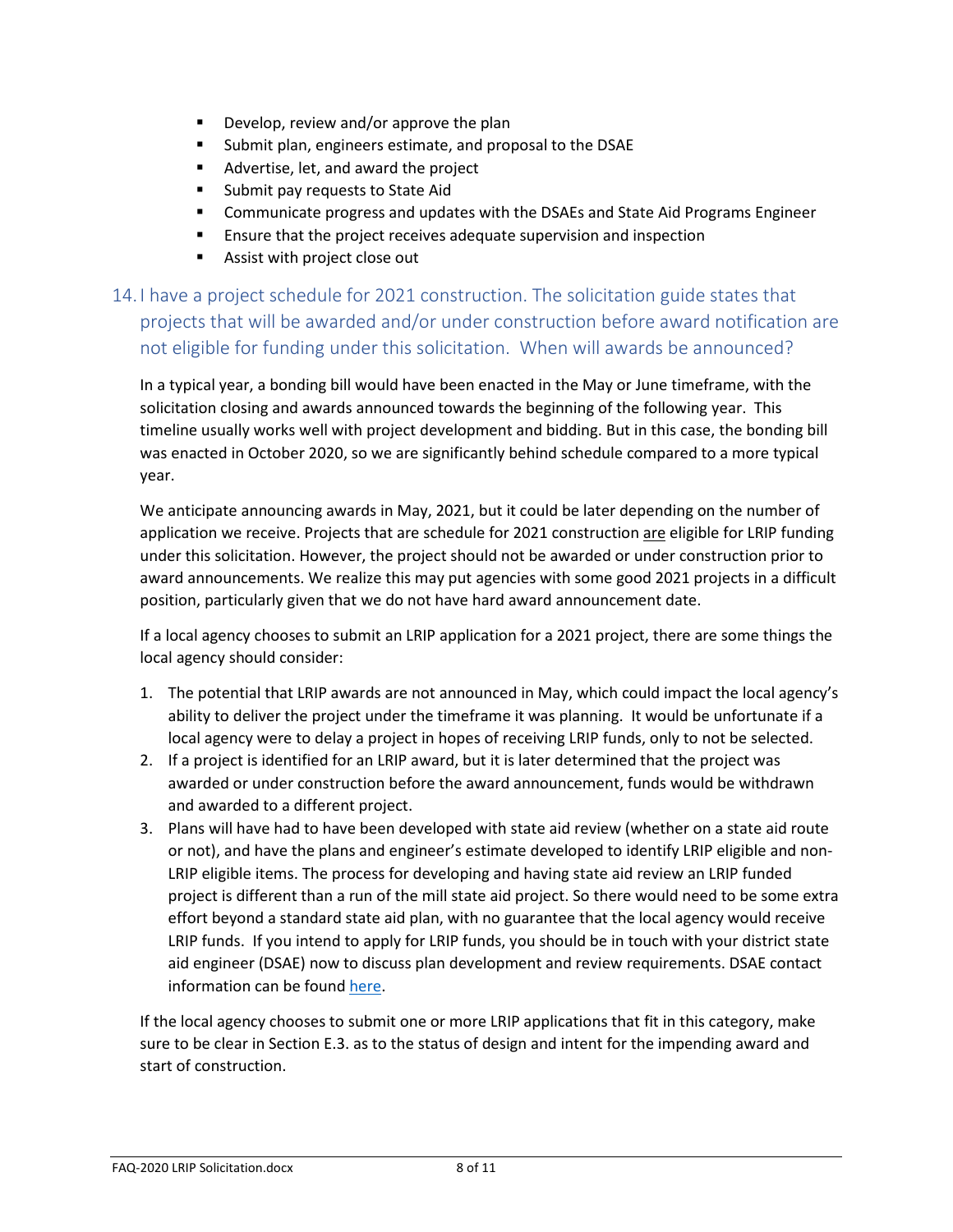# <span id="page-8-0"></span>15.Would a system wide project be eligible, such as county-wide culvert replacement or mill and overlays on a grid of roads?

A series of safety improvements on different County State Aid Highways would be eligible under the Rural Road Safety Account. But a jurisdiction-wide culvert replacement, mill and overlay on a grid or unrelated system of roads, or other multi-location projects would not be eligible. Under the Routes of Regional Significance, the intent is to fund single regionally important roadway projects.

# <span id="page-8-1"></span>16.Can agency staff construct the project, and if so, can LRIP funds be used to pay for staff time?

No. The project must be advertised and awarded to a contractor, consistent with [Minnesota Statute](https://www.revisor.mn.gov/statutes/cite/471.345)  [471.345](https://www.revisor.mn.gov/statutes/cite/471.345) Subdivision 3. This applies to all LRIP funded projects, even if the total contract amount is less than \$175,000.

And no, LRIP funds cannot be used for agency staff costs.

#### <span id="page-8-2"></span>17.How will projects be scored and compared against each other?

In scoring the applications, we will consider all of those elements identified on the application, some of which include:

- The degree to which a roadway is regionally significant. In general, roadways that are more regionally significant will score higher.
- The number of people that will be benefited by the project. Generally, the more people benefited by the project, the higher the score. For example, a regionally significant roadway reconstruction project for a road with 2,000 average vehicles per day would benefit the 2,000 daily users 365 days per year. Whereas, a standalone culvert improvement project on a similar regionally significant road with 2,000 average vehicles per day to prevent overtopping associated with localized flooding, would benefit the 2,000 daily users perhaps 5-10 days per year. The first example project would provide greater cumulative benefit when compared to the second project.
- The critical nature of the transportation deficiency that would be eliminated by the project.
- Project readiness. Bond funds are set to expire on December 31, 2024, so we want to fund projects that have a high degree of certainty of being constructed in 2021, 2022, or 2023, with little controversy or potential for the project to be delayed or abandoned.

#### <span id="page-8-3"></span>18.Do I need to hire a consultant to develop the LRIP application?

No. While many engineering consultants do provide this as a service, applicants are not required to hire an engineering consultant to develop the LRIP application.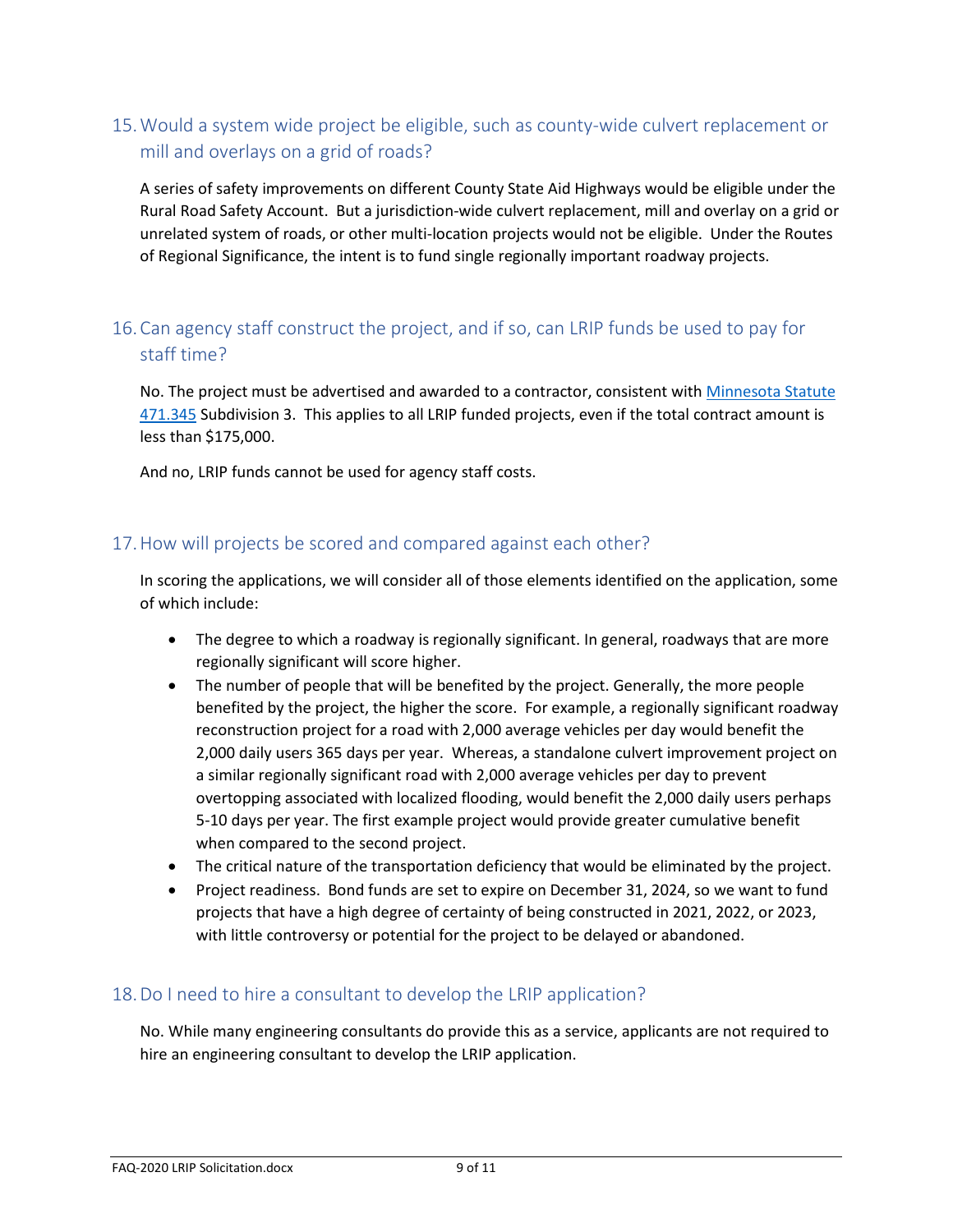However, we do require that the cost estimate submitted in Section G of the application is based in planning and engineering principles. Having a good, accurate cost estimate is in everybody's best interest. For example, the construction cost estimate from the application will be a major factor in determining the grant award. For applicants that are selected for LRIP funding, if the engineering plans and specifications later show that costs are above the amount identified for a grant, the grantee will be responsible for paying all costs above the LRIP grant award.

### <span id="page-9-0"></span>19.Are bridge replacement projects eligible for the LRIP program?

No. Bridge replacement projects are not eligible for LRIP. The local bridge replacement program (LBRP) provides funding to reconstruct and rehabilitate deficient bridges. And there is a separate program to replace deficient township bridges. However, structures that are less than 10 feet in length are not considered bridges and are not eligible for the LBRP program. Replacement of these structures would be an eligible use of LRIP funds.

More information can be found on the LBRP and the town bridge program at: <http://www.dot.state.mn.us/stateaid/local-bridge-replacement-program.html>

# <span id="page-9-1"></span>20.We have a regionally significant route that follows multiple roads. Would this situation be eligible for LRIP funds?

Yes. If the multiple roads, when combined, serve a single regionally significant purpose, the multiple roads should be submitted as a single LRIP application. For example, if 100th Street travels north, veers to the right and travels east along 10th Avenue, and then veers to the left and continues north as 105th Street, this should be submitted as a single project. But if the two roads serve different regional purposes and/or different users, they should be submitted as two separate applications. For example, if 100th Street traveled north-south and 1st Avenue travels east-west, those should be submitted as separate applications.

# <span id="page-9-2"></span>21.What roles are required of counties that are sponsoring township and small city applications?

The solicitation guide states that the sponsor's tasks include, but are not necessarily limited to the following items:

- Be the fiscal agent on behalf of the community and have funds flow from MnDOT to the county to the contractor
- Request SAP/SP number for the project
- Ensure the project meets milestones and dates
- Assist local agency in execution of a grant agreement
- Develop, review and/or approve the plan
- Submit plan, engineers estimate, and proposal to the DSAE